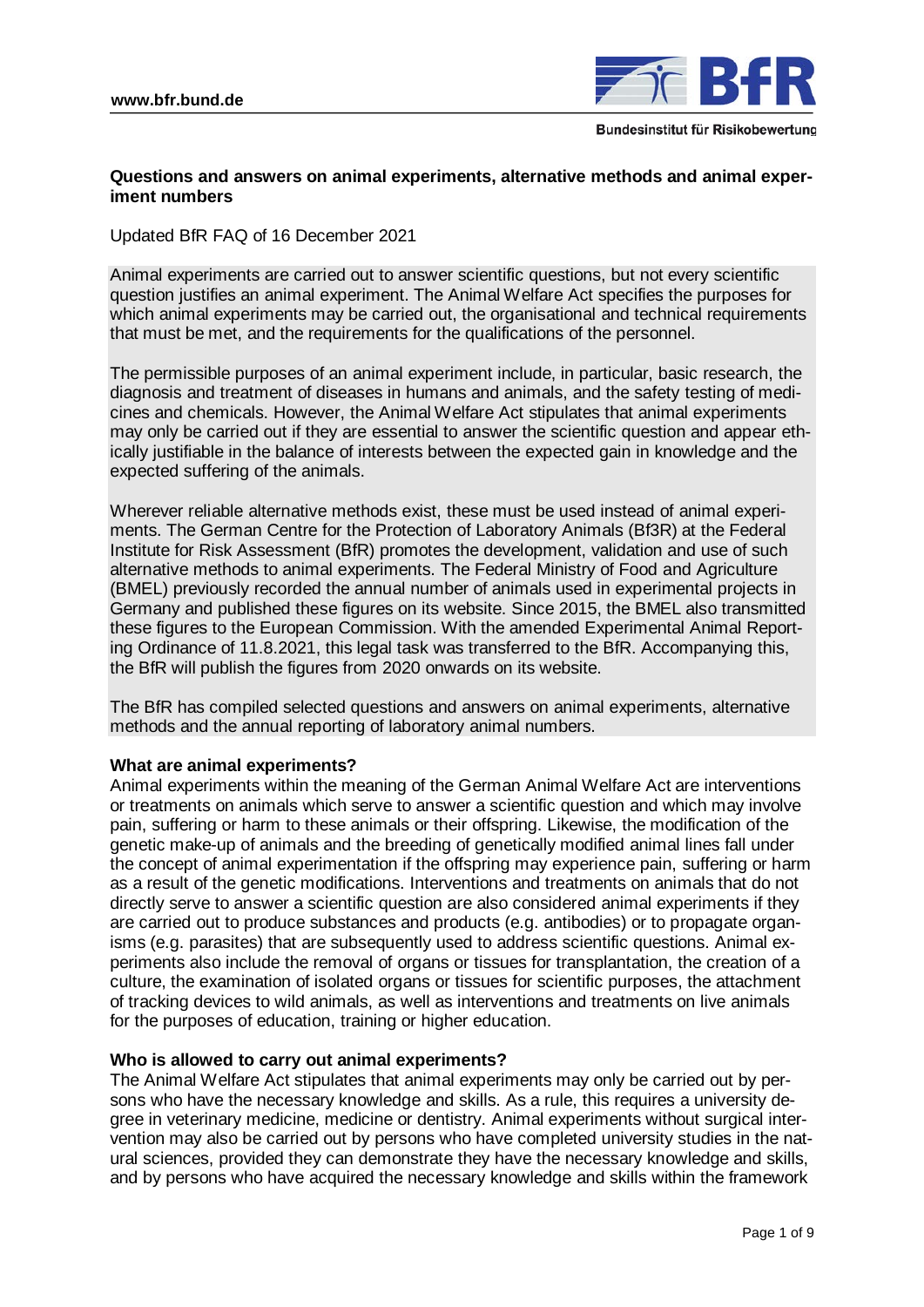

of completed vocational training (e.g. animal caretakers, biology laboratory assistants). The acquisition of the required knowledge and skills must be demonstrated to the competent authority before the start of participation in an experimental project.

#### **When may an animal experiment be conducted?**

In principle, an animal experiment may only be conducted if it has been approved by the competent authority. The prerequisite for a permit is that the animal experiment project is to be carried out for a purpose that can be approved under the Animal Welfare Act and is indispensable for this purpose. The scientific question must not already have been answered and it must not be possible to answer it by a method other than animal experimentation. In an animal experiment, the pain, suffering or harm inflicted on the animal must be reduced to an irreducible level. All persons involved in the conduct of the experiments or the care of the animals must have the necessary qualifications.

Applications for animal experiments are only approved, among other things, if it is plausibly justified that the expected pain, suffering or harm to the animals is ethically justifiable with regard to the purpose of the experiment. This also includes compliance with the 3Rs principle (Replacement, Reduction, Refinement). The 3Rs principle was established as early as 1959 by the British scientists William Russell and Rex Burch and is used in the approval process to the extent that pain, suffering and harm may only be inflicted on the animals to the extent that it is indispensable for the purpose pursued, and the experiments cannot be replaced by alternative methods (replacement), reduced in scope (reduction) or the stress on the animals reduced (refinement).

#### **What is the difference between "approved" and "used" laboratory animals?**

In principle, a distinction must be made between the number of animals approved for experiments and the number of animals actually used in experiments:

Every animal experimentation project must go through an official approval process before it is carried out. The application to be submitted must also state the number of animals expected to be used in the experimental project. An animal experiment project is usually planned for a longer period, but approved for a maximum of five years. This means that the approved number of animals is spread over several years. An approved animal experiment project therefore states the total number of animals planned for the project. This figure is based on a statistical estimate of how many animals are needed for the experiments. However, it often happens that fewer animals are used than originally planned because, for example, scientific knowledge has changed in the meantime and animal experiments that were actually planned are no longer necessary as a result. However, if it becomes apparent in the course of the research that more animals are needed than originally approved, another application must be submitted for this. In the breeding of genetically modified animals, too, the number of approved experimental animals is often significantly higher than those that were actually used. The numbers of approved and used laboratory animals can therefore sometimes differ significantly.

# **How many animal experiments are carried out in Germany each year?**

No exact figures are available on the number of individual animal experiments. Naturally, it is far below the number of laboratory animals used. The AnimalTestInfo database [\(www.ani](http://www.animaltestinfo.de/)[maltestinfo.de\)](http://www.animaltestinfo.de/) provides an overview of approved animal experiments and approved laboratory animals in Germany. Since 2013, approved animal testing projects have been systematically recorded in this database by means of generally understandable, so-called non-technical project summaries (NTP).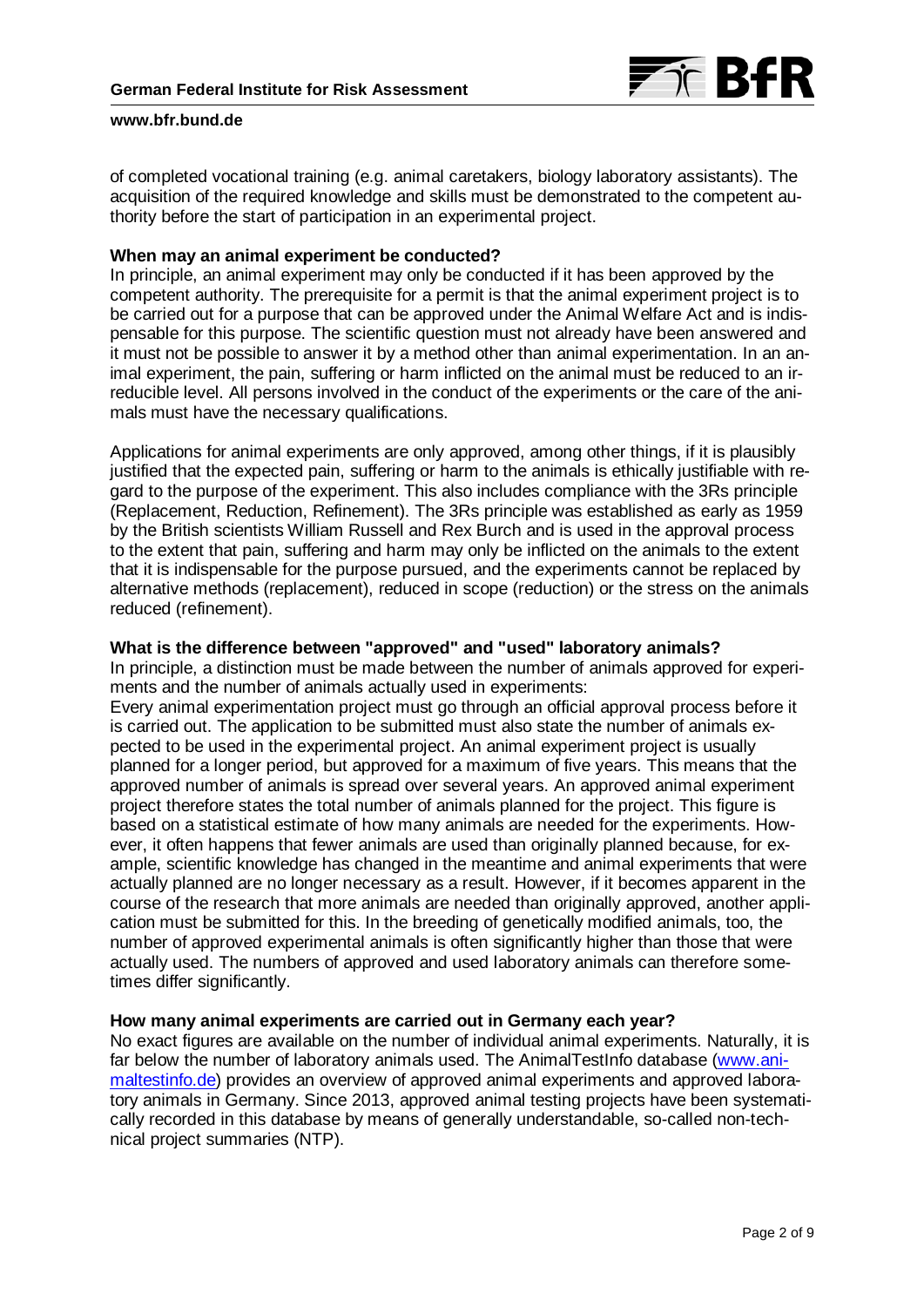

## **How many and which laboratory animals are used in Germany?**

The detailed laboratory animal statistics for the years 2009 to 2019 were published annually by the BMEL in German [\(https://www.bmel.de/DE/themen/tiere/tierschutz/versuchstierzah](https://www.bmel.de/DE/themen/tiere/tierschutz/versuchstierzahlen2019.html#doc85090bodyText11)[len2019.html#doc85090bodyText11\)](https://www.bmel.de/DE/themen/tiere/tierschutz/versuchstierzahlen2019.html#doc85090bodyText11). From 2020 onwards, the annual figures will be published by the BfR and can be viewed [here.](https://www.bf3r.de/en/use_of_laboratory_animals_in_2020-291690.html)

#### **Why were fewer laboratory animals used in 2020 than in the previous year?**

The reasons for this drop can be many and varied. On the one hand, the decreasing numbers could speak for the increased and successful use of suitable alternative methods. On the other hand, there was a particularly sharp drop in fish, with approximately 120,000 fewer animals used in 2020 than in the previous year.

However, the decline in the number of laboratory animals is not limited to Germany. For example, the number of laboratory animals used in the UK also dropped by 15% in 2020 [\(https://www.gov.uk/government/statistics/statistics-of-scientific-procedures-on-living-ani](https://www.gov.uk/government/statistics/statistics-of-scientific-procedures-on-living-animals-great-britain-2020/annual-statistics-of-scientific-procedures-on-living-animals-great-britain-2020)[mals-great-britain-2020/annual-statistics-of-scientific-procedures-on-living-animals-great-brit](https://www.gov.uk/government/statistics/statistics-of-scientific-procedures-on-living-animals-great-britain-2020/annual-statistics-of-scientific-procedures-on-living-animals-great-britain-2020)[ain-2020](https://www.gov.uk/government/statistics/statistics-of-scientific-procedures-on-living-animals-great-britain-2020/annual-statistics-of-scientific-procedures-on-living-animals-great-britain-2020) ). The coming years will show whether the trend of decreasing numbers of laboratory animals will continue.

#### **For what purposes are animal experiments carried out in Germany?**

Broken down by purpose, in 2020 a total of 58% of animals were used in basic research, 13% for research into human and animal diseases, 19% for the production or quality control of medical products or for toxicological safety tests, and 10% for other purposes such as education, training and further education or for the breeding of genetically modified animals.

#### **What regulations apply to the collection of laboratory animal numbers?**

The EU Experimental Animals Directive 2010/63/EU came into force on 9 November 2010. Its transposition into national law in 2013 also necessitated a revision of the Laboratory Animal Reporting Ordinance with an extension of the reporting obligation on the use of laboratory animals. Since then, the use of cephalopods (e.g. squid and octopuses), larvae of vertebrates from the time they are able to feed on their own, and the breeding of genetically modified animals must also be reported. In addition, the severity of pain, suffering or harm (mild, moderate, severe) to which the animals were subjected by the use as a whole shall also be reported. In addition, the animals on which experiments were performed under deep anaesthesia from which they were not resuscitated (no restoration of vital function) are recorded. The use of animals in animal experiments was recorded for the first time in 2014 in accordance with the new requirements.

## **How does the Federal Institute for Risk Assessment (BfR) collect the annual numbers of laboratory animals for Germany?**

Scientists conducting animal experiments in Germany are obliged to report the number of laboratory animals used and other information on the experiments (including the type and origin of the animals used, the purpose of the animal experiments, the severity of the exposure) to the competent state authority in accordance with the Laboratory Animal Reporting [Ordinance](http://www.gesetze-im-internet.de/verstiermeldv_2013/) (in German). Each year, the competent authorities then send a compilation of all reports made within a federal state in anonymised form to the BfR. The BfR checks the plausibility of the figures received from all federal states, using software provided by the European Commission as a support. Once this check has been completed, the BfR sends the figures to the European Commission.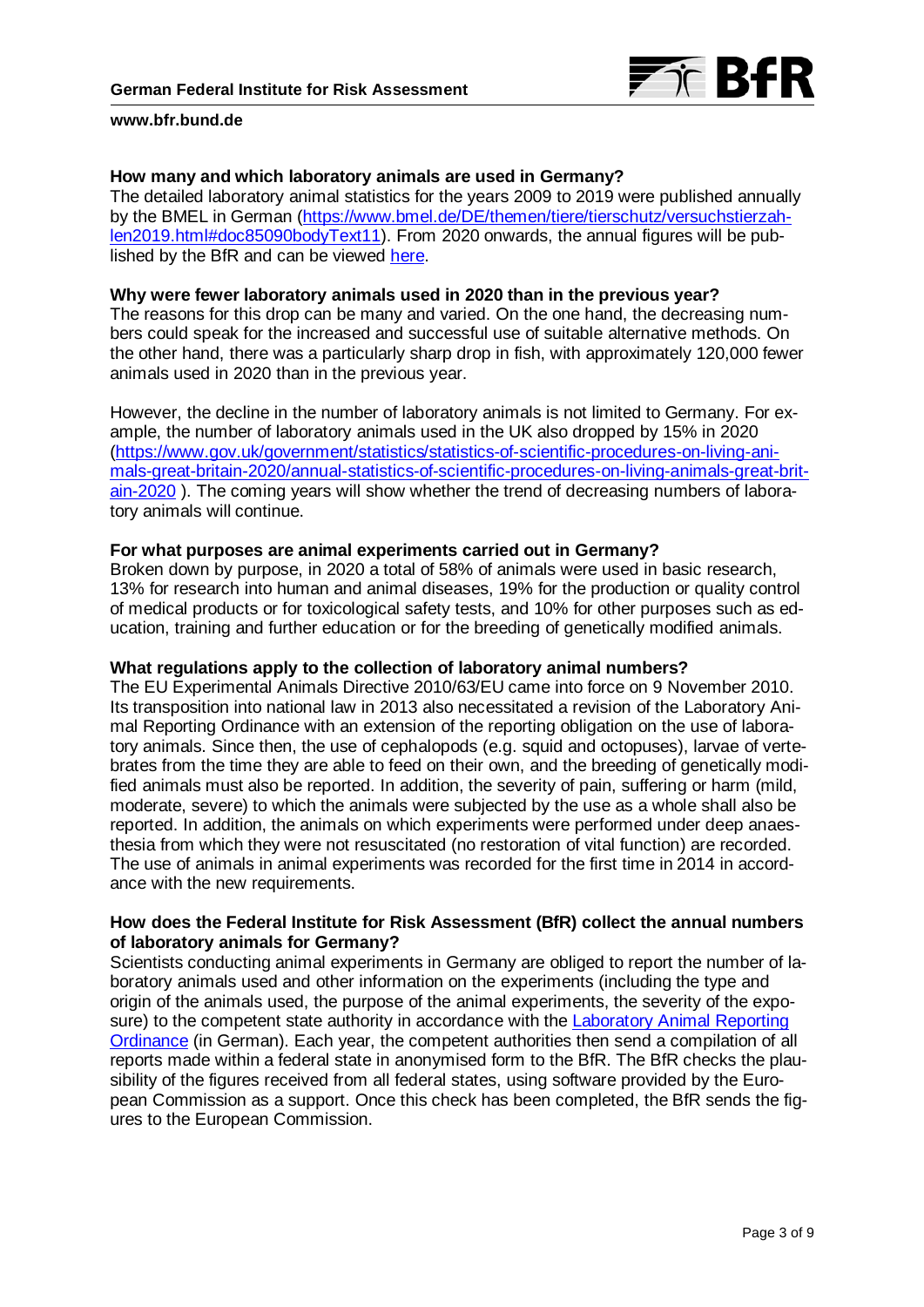

## **Are laboratory animal numbers also collected for the entire European area?**

The European Commission is required under [Article 54 of the EU Experimental Animals Di](https://eur-lex.europa.eu/LexUriServ/LexUriServ.do?uri=OJ:L:2010:276:0033:0079:de:PDF)[rective](https://eur-lex.europa.eu/LexUriServ/LexUriServ.do?uri=OJ:L:2010:276:0033:0079:de:PDF) to establish and maintain a searchable, freely accessible database. This database is to contain statistical data on the use of laboratory animals and make it publicly available on an annual basis. [The ALURES database can be accessed via this link.](https://ec.europa.eu/environment/chemicals/lab_animals/alures_en.htm?etrans=de) An explanatory video is also published there, which provides detailed information on how to use the database.

### **What are "surplus animals"?**

"Surplus animals" are animals that are bred and killed in connection with animal experiments but were not used in the experiment. Among other things, this concerns the offspring in a breeding programme of genetically modified animals that do not have the characteristics desired for the experiment. The figures for the reporting year 2020 are not available to the BfR. In 2021, the BfR will receive reports of surplus animals from the federal states for the first time together with the laboratory animal figures of the same year. These figures are submitted to the European Commission every five years. The next time this takes place is in 2023 with the transmission of the animal experiment figures collected for the year 2022.

#### **What legal regulations apply to animal experiments?**

Animal experiments in Germany are regulated by the [Animal Welfare Act](https://www.gesetze-im-internet.de/tierschg/BJNR012770972.html) (in German), which since 2002 has been constitutionally based on the state objective of animal welfare under Article 20a of the German Basic Law. In 2010, th[e EU Directive 2010/63/EU](https://eur-lex.europa.eu/LexUriServ/LexUriServ.do?uri=OJ:L:2010:276:0033:0079:de:PDF) on the protection of animals used for scientific purposes was adopted. In 2013, the regulations enshrined therein were transposed into German law through the revision of the Animal Welfare Act. At the same time, the new Ordinance on the Protection of Experimental Animals came into force. It concretises the framework conditions laid down in the Animal Welfare Act. The Animal Protection Act stipulates, for example, that a person conducting animal experiments must have the appropriate knowledge and skills. The [Animal Welfare Experiments Ordinance](https://www.gesetze-im-internet.de/tierschversv/BJNR312600013.html) (in German) describes the required qualifications in more detail. The same also applies, for example, to the content of records that must be kept about an animal experiment. The Ani-mal Protection Act is divided into twelve sections. [Section 5 "Animal Experiments" of the Ani](https://www.gesetze-im-internet.de/tierschg/BJNR012770972.html)[mal Protection Act \(§§ 7-9\)](https://www.gesetze-im-internet.de/tierschg/BJNR012770972.html) (in German)stipulates that animal experiments must be limited to what is indispensable with regard to the pain and suffering inflicted and the number of animals used, and may only be carried out if they are indispensable for a specific purpose. Animal experiments on vertebrates or cephalopods are generally subject to authorisation.

# **What legal regulations for animal experiments apply to chemicals in addition to the Animal Welfare Act?**

The European chemicals regulation REACH (*Registration, Evaluation, Authorisation and Restriction of Chemicals*, 1907/2006/EG) regulates the registration, evaluation, authorisation and restriction of chemicals in the European Union [\(https://europa.eu/youreurope/busi](https://europa.eu/youreurope/business/product-requirements/chemicals/registering-chemicals-reach/index_de.htm)[ness/product-requirements/chemicals/registering-chemicals-reach/index\\_de.htm](https://europa.eu/youreurope/business/product-requirements/chemicals/registering-chemicals-reach/index_de.htm) ). REACH is based on the principle that manufacturers and users of chemicals must ensure that the chemical substances do not harm human health or the environment. To minimise the need for extensive animal studies for this purpose, animal testing should be avoided as far as possible and non-animal methods should be used and developed. Experiments on vertebrate animals should only be carried out as a last resort. Corresponding studies must not be repeated, but should be shared by different manufacturers.

## **In addition to the Animal Welfare Act, what legal regulations for animal testing apply to plant protection products and biocides?**

EU Regulation No. 1107/2009 concerning the placing of plant protection products on the market and EU Regulation No. 528/2012 concerning the making available on the market and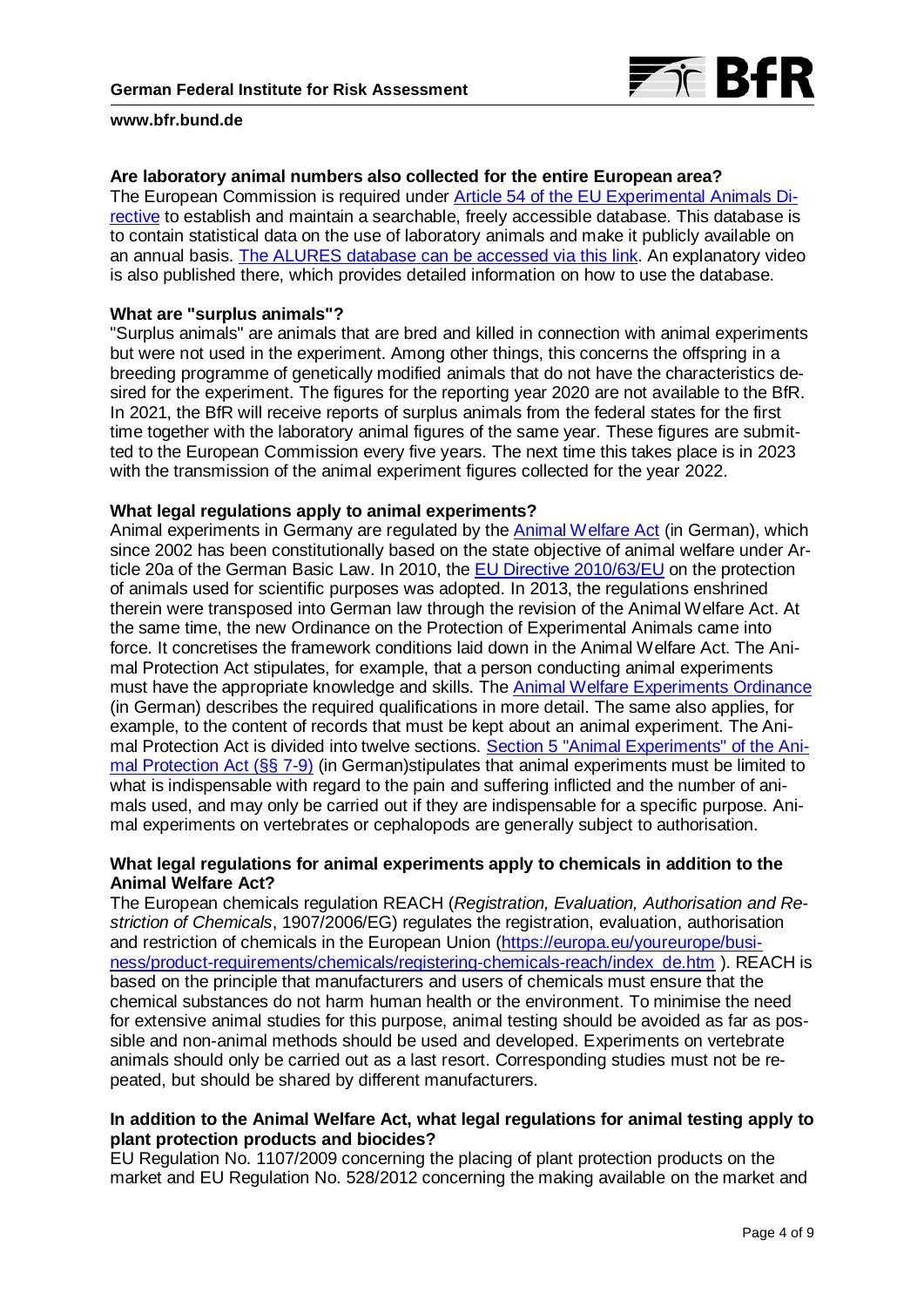

use of biocidal products regulate the authorisation requirements for plant protection products, biocides and their active substances within the European Union. Within this context, the regulations provide for minimising the required animal testing within the framework of the authorisation of plant protection products and biocides. Here, too, tests on vertebrate animals are to be carried out only as a last resort. Corresponding studies must not be repeated, but should be shared by different manufacturers.

# **What legal regulations for animal testing apply to cosmetics in addition to the Animal Welfare Act?**

Animal testing in connection with cosmetics is generally prohibited within the European Union by Regulation No. 1223/2009. The ban applies to finished cosmetic products as well as to ingredients and combinations of ingredients. The placing on the market of cosmetic products tested on animals and cosmetic products whose ingredients have been tested on animals is also prohibited. Cosmetic products are substances or mixtures of substances intended to come into contact externally with the parts of the human body (skin, hair, nails, etc.) or with the teeth and mucous membranes of the oral cavity solely or mainly for the purpose of cleansing them, perfuming them, changing their appearance, protecting them, keeping them in good condition or influencing body odour.

## **In addition to the Animal Welfare Act, what legal regulations for animal testing apply to medicinal products for humans?**

So-called finished medicinal products for humans, which are intended for distribution to consumers and are manufactured in advance, may only be placed on the market if they are authorised by the competent higher federal authority (Federal Institute for Drugs and Medical Devices, BfArM) or if the European Community or the European Union has granted a marketing authorisation for them. This authorisation requirement is laid down in the Medicines Act (AMG) § 21 paragraph 1. When a medicinal product is authorised, the quality, safety and efficacy of the new medicinal product must be proven.

#### **How can the public find out about approved animal testing projects?**

If an animal testing project has been approved, the competent authorities have been sending the BfR the associated non-technical project summary (NTP) since the revision of the Animal Protection Act came into force in 2013. The NTP is a generally comprehensible summary of approved experimental projects that describes, among other things, the purpose and benefits of the experiments, but also the pain, suffering and harm to which the animals were subjected. The BfR publishes the NTPs on the website [\(www.animaltestinfo.de\)](http://www.animaltestinfo.de/) within twelve months. The publication serves to make information on approved animal experimentation projects publicly available. The BfR has compiled detailed questions and answers on the AnimalTestInfo database [here](https://www.animaltestinfo.de/faq.cfm?CFID=29876634&CFTOKEN=6ac9b6742b84812e-9C6FE4EE-C03B-C760-5CC689D4BACAF9DB) (in German) Since 2021, BfR has been transmitting the NTPs to the central [database](https://webgate.ec.europa.eu/envdataportal/web/resources/alures/submission/nts/list) of the European Commission, in which the NTPs of all European Member States are published.

#### **What is the Federal Republic of Germany doing to reduce animal testing?**

The Federal Republic of Germany strives to reduce the number of animals used in experiments. For this reason, various projects are initiated and supported with the aim of replacing animal experiments with alternative methods as quickly as possible. These include the establishment and operation of the German Centre for the Protection of Experimental Animals (Bf3R) by the Federal Ministry of Food and Agriculture (BMEL), research funding by the BfR, support for the Foundation for the Promotion of Research into Alternative and Complementary Methods to Limit Animal Experiments (SET) and the annual awarding of the BMEL's Animal Protection Research Prize. The Bf3R also conducts research on the development of methods to replace and reduce animal experiments. In addition, it conducts research projects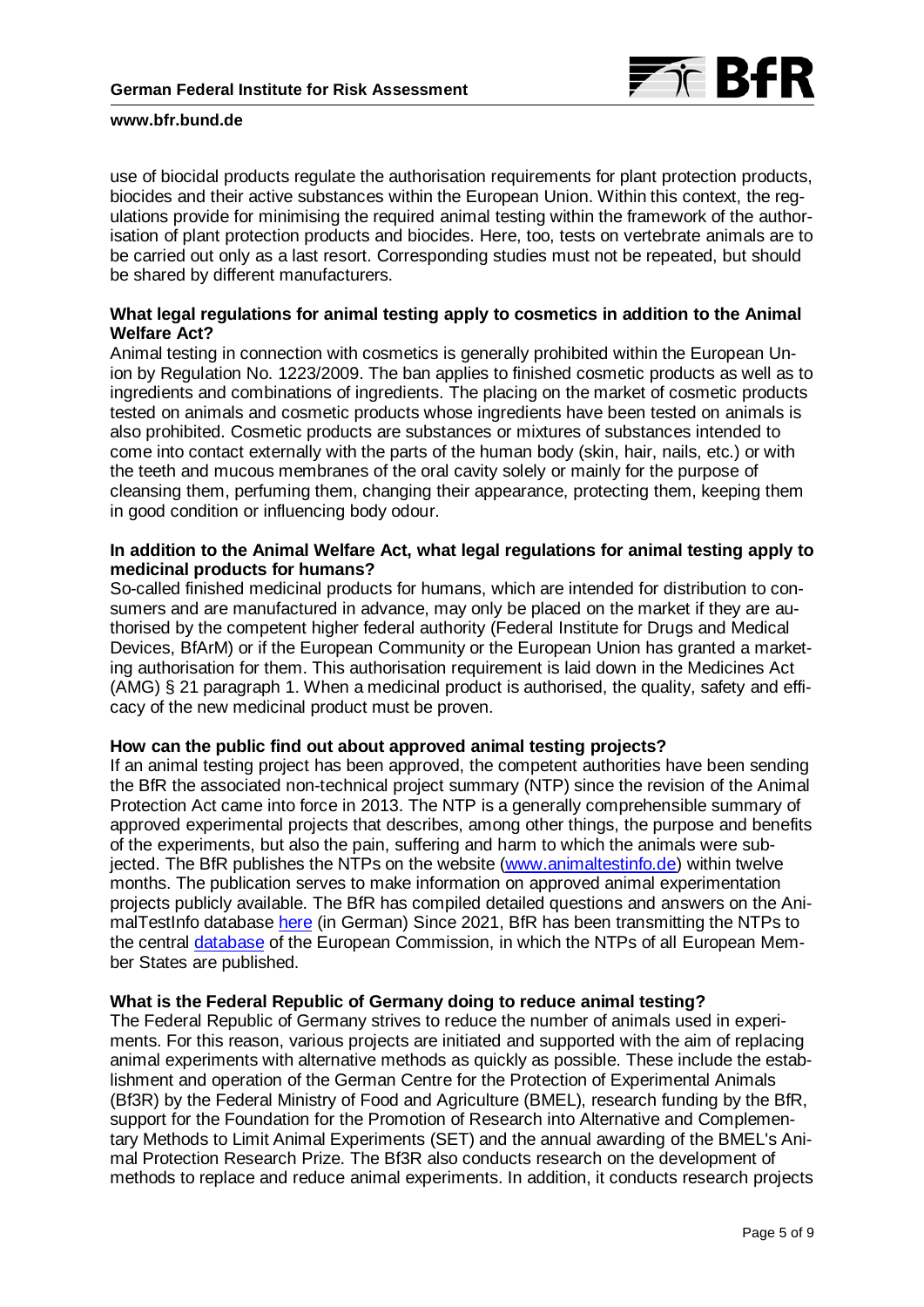

to improve the welfare of laboratory animals. The BfR has compiled additional questions and answers on the subject of Bf3R [here.](https://www.bfr.bund.de/en/questions_and_answers_on_the_german_centre_for_the_protection_of_laboratory_animals__bf3r_-197048.html)

### **What tasks does the Federal Institute for Risk Assessment (BfR) perform to protect laboratory animals?**

In 2015, the German Centre for the Protection of Laboratory Animals (Bf3R) was opened at the BfR. The Central Office for the Recording and Evaluation of Alternative and Complementary Methods to Animal Experiments (ZEBET), founded in 1989, is part of the new centre. Bf3R co-ordinates nationwide activities that serve to restrict animal experiments to only those which are considered essential, and guarantee the best possible protection for laboratory animals. Furthermore, the Centre's work intends to stimulate research activities nationally and internationally and to promote scientific dialogue. The Centre has the following tasks:

- $\triangleright$  to intensify research into alternative methods
- $\triangleright$  to provide advice to authorities and research institutions
- $\triangleright$  to harmonise alternative methods on an international level
- $\triangleright$  to promote and coordinate research into alternative methods
- $\geq$  to inform the public.

The BfR has compiled questions and answers on this subject [here.](https://www.bfr.bund.de/en/questions_and_answers_on_the_german_centre_for_the_protection_of_laboratory_animals__bf3r_-197048.html)

## **What is meant by alternative methods?**

Alternative methods to animal experiments are all procedures that can replace animal experiments, reduce the number of animals used in experiments or reduce the suffering of animals used in experiments. The generally accepted scientific basis for the development of alternative methods is the so-called "3R principle", which was published by the English scientists W.M.S. Russell and R.L. Burch in 1959. According to this principle, an alternative method must fulfil at least one of the following three requirements:

- *Replacement*: Animal experiments are replaced by non-animal methods.
- *Reduction*: the number of animals used in experiments is reduced.
- *Refinement*: Suffering or pain of the test animals is reduced.

Alternative methods include, for example, in vitro procedures with isolated human or animal cells, computer simulations and imaging techniques such as magnetic resonance imaging or ultrasound. The member states of the European Union have been obliged to promote the development and validation of alternative methods in their countries since 1986 through the EU Directive 86/609/EEC on the protection of laboratory animals.

## **What requirements must alternative methods fulfil in order to be able to replace animal experiments for safety toxicological tests?**

Alternative methods are only recognised by the regulatory authorities for safety toxicological testing of chemical substances if their results are as reliable as animal tests. In order to prove that an alternative method can replace a regulatory animal test, i.e. that it provides equally good or better results than the animal test and leads to the same results in all laboratories, the method must be scientifically validated. Since the transferability of results from animal experiments to humans is sometimes limited due to species differences, alternative methods may even be able to make more reliable statements about the effects of chemical substances on humans. For this reason, the development of cell models of human origin in particular has great potential. Since alternative methods usually only represent individual biological aspects due to their reduced complexity, combinations of different alternative methods are often necessary to achieve a reliable test result. The development of test strategies and evaluation concepts in which the data from several alternative methods are integrated into a final evaluation of a chemical substance is a focus of international research activities.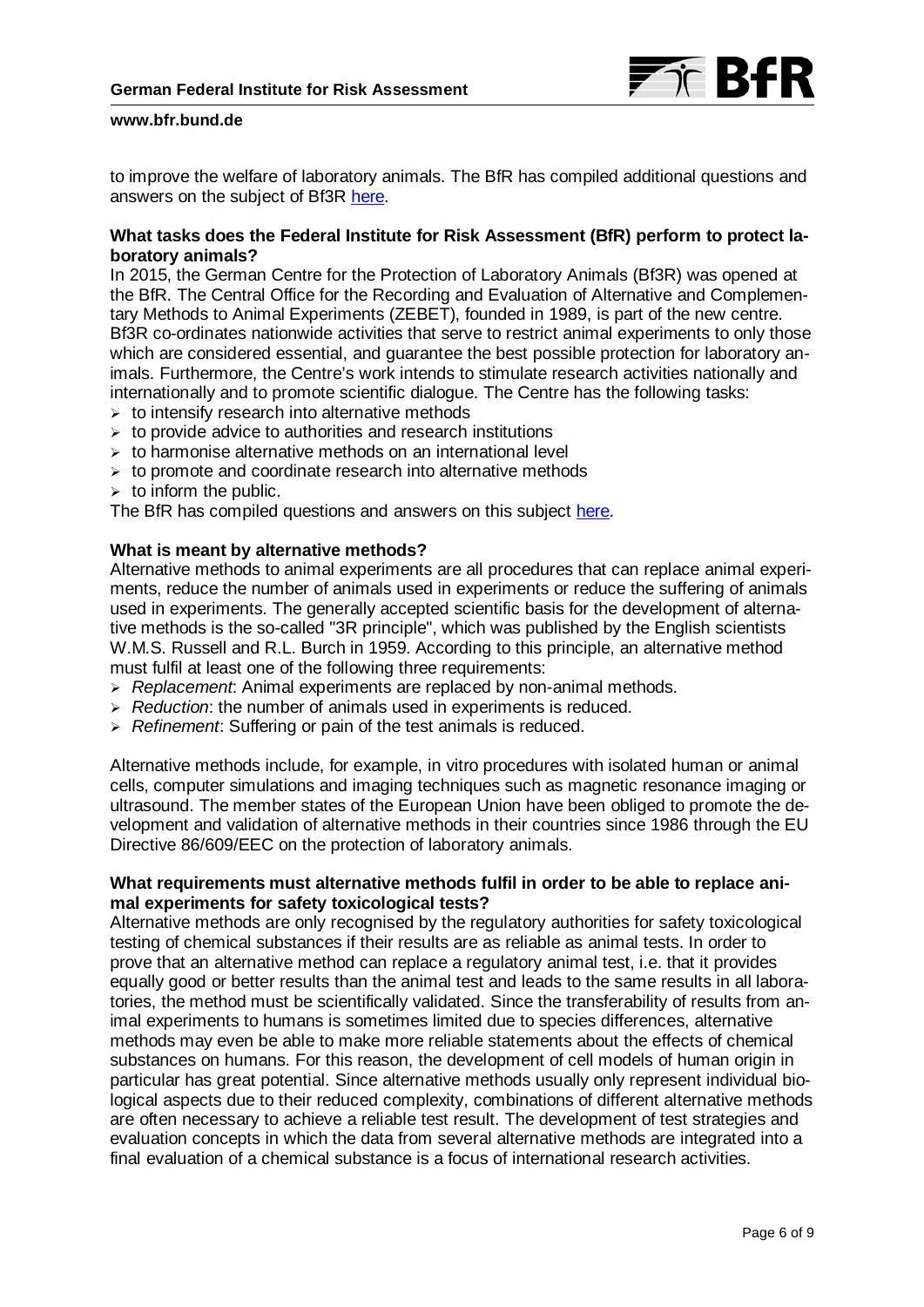

#### **How do scientists find out whether there is an alternative to an animal test?**

In order to assess the indispensability of an animal experiment, the applicant of an animal experiment project is obliged to systematically exhaust all relevant sources of information. In order to make systematic research easier for them, but also for animal welfare officers and approval authorities, the European Centre for the Validation of Alternative Methods (ECVAM) published an English-language reference work entitled "ECVAM Search Guide - Good Search Practice on Animal Alternatives" in 2013. [It is available here:](https://ec.europa.eu/jrc/en/publication/books/eurl-ecvam-search-guide-good-search-practice-animal-alternatives) [https://publica](https://publications.jrc.ec.europa.eu/repository/handle/JRC88200)[tions.jrc.ec.europa.eu/repository/handle/JRC88200.](https://publications.jrc.ec.europa.eu/repository/handle/JRC88200) The Search Guide provides information on the wide variety of possible sources of information that can be used for a search on alternative methods to animal experiments and the rules for making this variety accessible. The BfR contributed its expertise in the field of information searches for alternative methods and played a major role in the development of the guide.

#### **Which alternative methods has ZEBET been able to establish so far?**

Since 1989, ZEBET has supported the development, validation and implementation of alternative methods, which are now internationally recognised and established as official test methods (*Test Guideline*, TG) in the EU and at the Organisation for Economic Cooperation and Development (OECD). Among other things, ZEBET has developed a non-animal test for phototoxic skin damage (redness, swelling or blistering). The test is now routinely used worldwide for safety testing of medicines, chemicals and cosmetics that could be exposed to sunlight and thereby alter their effects. This alternative method has largely replaced stressful animal testing on mice, rats, guinea pigs and rabbits for phototoxicity testing and is also more informative for human health than animal testing. The test was recognised in 2004 under the OECD Test Guidelines Programme (TG 432) and is thus used for testing chemicals worldwide. In addition, the European Medicines Agency (EMA) and the US Food and Drug Administration (FDA) have also approved this test for testing pharmaceuticals. Testing for skin corrosive and irritant properties on rabbits could also be replaced by alternative methods. Within this context, ZEBET was partly in charge of and coordinated the validation of reconstructed models of human skin and promoted regulatory acceptance. As a result, these models have been accepted as OCED test methods for the detection of skin irritating (TG 439, 2010) or corrosive effects (TG 431, 2004), so that the skin compatibility of chemicals in the EU is now only tested on human skin models.

# **Is the development of alternative methods promoted internationally?**

ZEBET is the world's first governmental research institution with the mission to replace animal testing. When it was founded in 1989, there were only a few non-animal toxicological test methods that were accepted by authorities worldwide for testing chemical substances or products. Today, similar facilities to ZEBET exist in other European countries as well as in Japan, South Korea and the USA. The European Union directly promotes the development of alternative methods through Directive 2010/63/EU on the protection of animals used for scientific purposes, and the use of alternative methods through cosmetics and chemicals legislation. In addition, the EU coordinates the validation of alternative methods through the EURL-ECVAM Scientific Centre. The US National Institutes of Health (NIH) has been funding a major priority programme (*Toxicology in the 21st Century*) since 2008, which aims to predict adverse effects of drugs and other chemicals on humans without animal testing. The OECD is the main international organisation for the recognition of alternative methods to animal testing in the field of toxicological testing of chemical substances. The legally agreed *mutual acceptance of data* from alternative methods is the basis for the international application of alternative methods.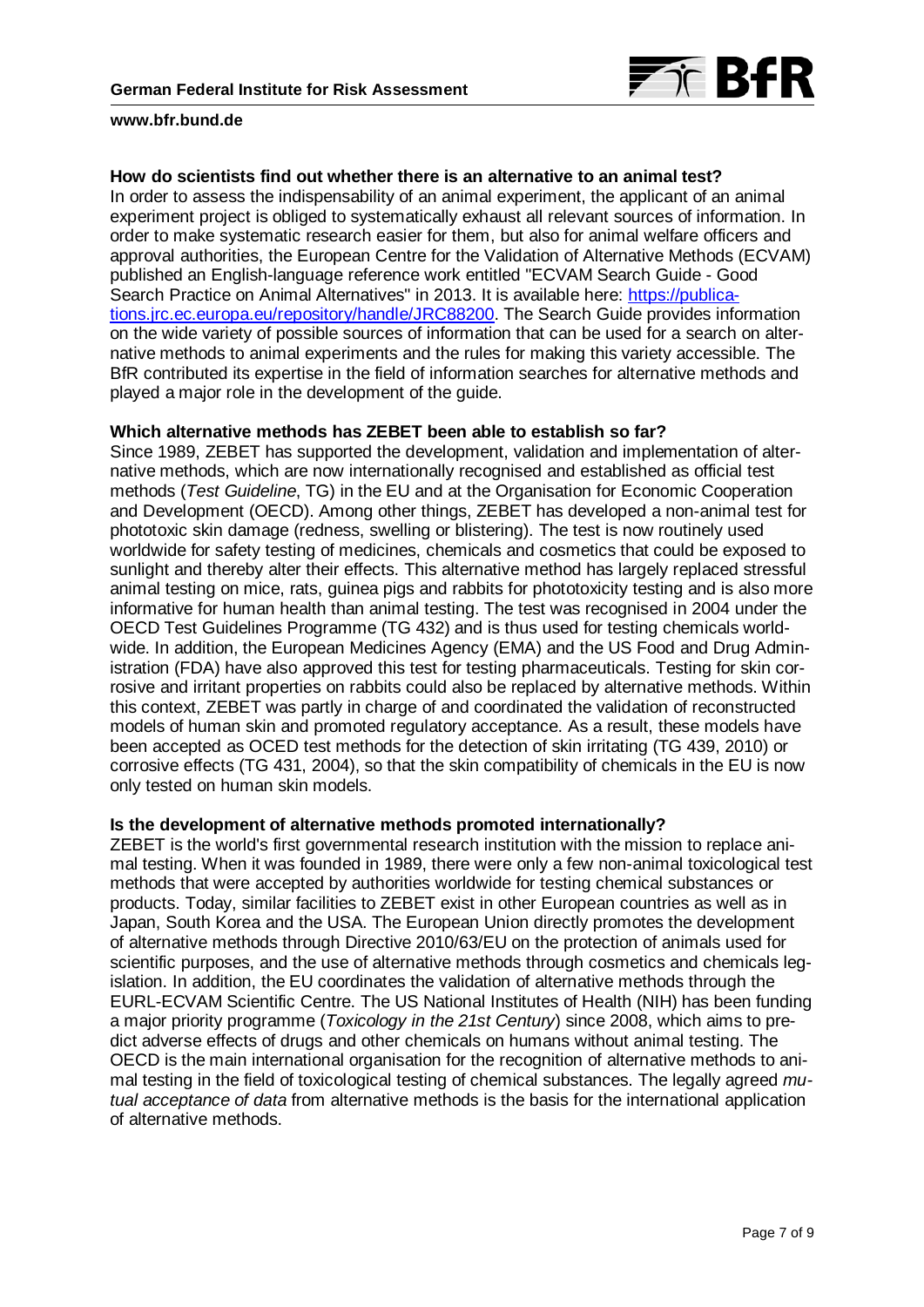

# **How is the development of new alternative methods supported financially in Germany?**

For the research funding of new alternative methods at German universities and research institutes, the Federal Ministry of Food and Agriculture (BMEL) provides the BfR with an annual budget of currently about 400,000 euros. Since the start of the funding programme in 1990, more than 170 research projects have been supported so far. ZEBET funds about ten working groups per year, each with a duration of one to three years. In addition, the Federal Ministry of Education and Research (BMBF) has been funding the development of alternative methods since 1980, so far in more than 600 projects with about 190 million euros in funding.

## **Why does the Federal Institute for Risk Assessment (BfR) now publish the annual numbers of laboratory animals?**

Until now, the BMEL recorded the annual number of animals used in experimental projects in Germany and published these figures on its website. Since 2015, the BMEL also transmitted these figures to the European Commission. With the amended Experimental Animal Reporting Ordinance of 11.8.2021, this legal task was transferred to the BfR. Accompanying this, the BfR will publish the figures from 2020 onwards on its website.

# **Does the Federal Institute for Risk Assessment (BfR) also approve animal experiments?**

The BfR does not approve animal experiments. In Germany, the authorities of the federal states are responsible for the enforcement of animal protection regulations and thus also for the approval of animal experiments. This includes:

- $\triangleright$  the examination/processing of animal experiment applications
- $\triangleright$  the approval of animal experiment applications
- $\triangleright$  monitoring compliance with animal protection regulations in the keeping and use of laboratory animals

The BfR advises the approval authorities on alternative methods in accordance with § 46 of the German Animal Welfare Experimental Animal Ordinance. [Further information can be](http://www.bf3r.de/de/nationaler_ausschuss_zum_schutz_von_fuer_wissenschaftliche_zwecke_verwendete_tiere-277074.html)  [found here:](http://www.bf3r.de/de/nationaler_ausschuss_zum_schutz_von_fuer_wissenschaftliche_zwecke_verwendete_tiere-277074.html) [https://www.bf3r.de/en/bf3r-homepage.html.](https://www.bf3r.de/en/bf3r-homepage.html)

# **Does the Federal Institute for Risk Assessment (BfR) also conduct animal experiments?**

The German Federal Institute for Risk Assessment (BfR) performs animal experiments as part of its statutory duty. Firstly, this involves research into the safety of food and feed. The goal of these experiments is to recognise and assess risks for humans and livestock. On the other hand, animal experiments are carried out at the German Centre for the Protection of Laboratory Animals (Bf3R) at the BfR. Possible ways of reducing stress for animals in experiments (refinement) are investigated at the centre. The scientific goal is to establish better management and experimental conditions which can be used worldwide. Various research projects are continuously planned and carried out at the BfR in order to develop alternatives to animal experiments. The BfR has compiled detailed questions and answers [here.](https://www.bfr.bund.de/en/questions_and_answers_on_animal_experiments_at_the_german_federal_institute_for_risk_assessment__bfr_-245080.html)

## **Further information on the subject from the BfR website**

Website of the German Centre for the Protection of Laboratory Animals (Bf3R) at the BfR:

<https://www.bf3r.de/en/bf3r-homepage.html> .de